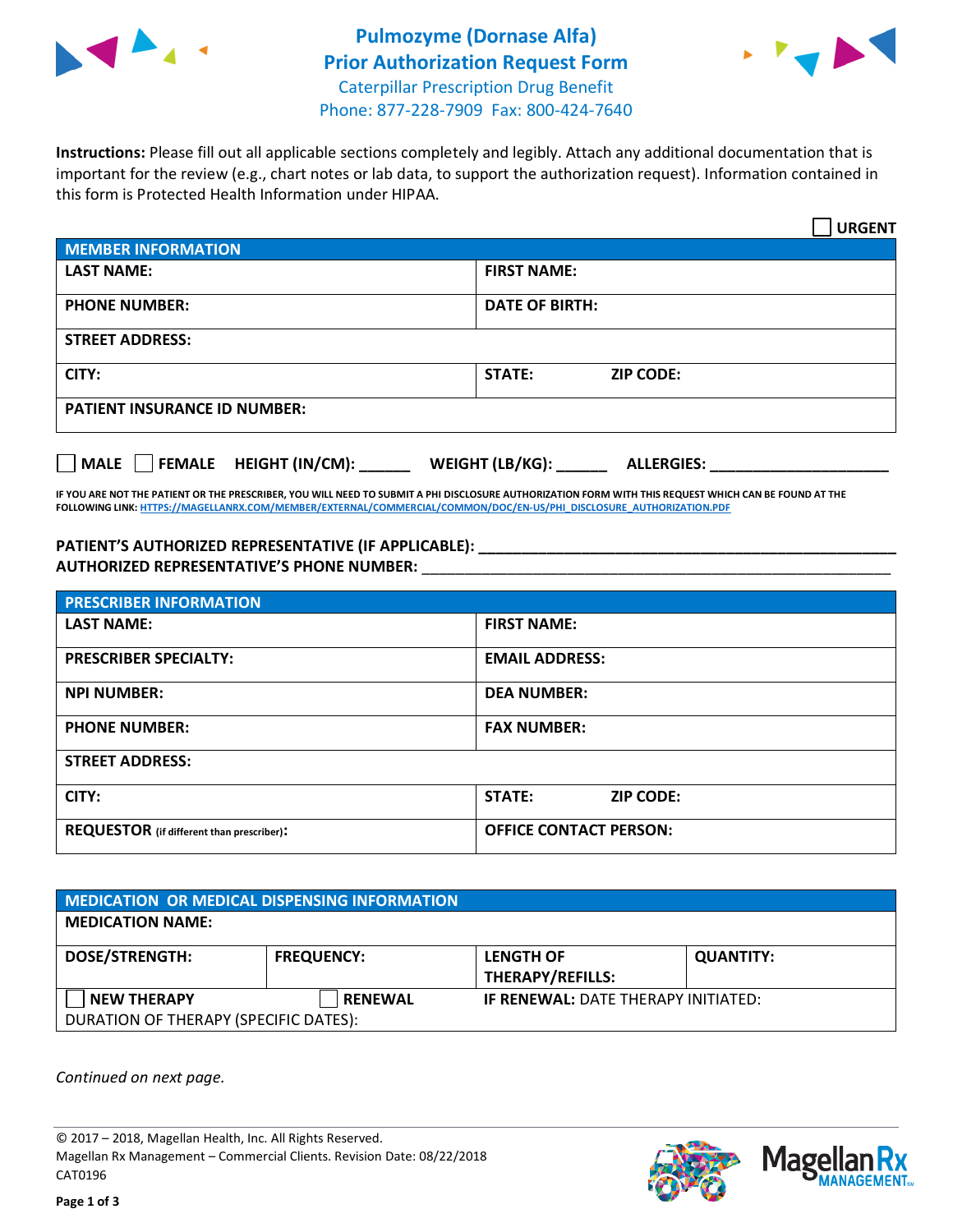



| <b>MEMBER'S LAST NAME:</b>                                                                                                                                                                                                         | MEMBER'S FIRST NAME:                                                                                                                                                                                                                                                                                                                                                                                                                                                 |                                                       |  |  |
|------------------------------------------------------------------------------------------------------------------------------------------------------------------------------------------------------------------------------------|----------------------------------------------------------------------------------------------------------------------------------------------------------------------------------------------------------------------------------------------------------------------------------------------------------------------------------------------------------------------------------------------------------------------------------------------------------------------|-------------------------------------------------------|--|--|
|                                                                                                                                                                                                                                    | 1. HAS THE PATIENT TRIED ANY OTHER MEDICATIONS FOR THIS CONDITION?                                                                                                                                                                                                                                                                                                                                                                                                   | <b>NO</b><br>YES (if yes, complete below)             |  |  |
| <b>MEDICATION/THERAPY (SPECIFY</b><br>DRUG NAME AND DOSAGE):                                                                                                                                                                       | <b>DURATION OF THERAPY (SPECIFY</b><br>DATES):                                                                                                                                                                                                                                                                                                                                                                                                                       | <b>RESPONSE/REASON FOR</b><br><b>FAILURE/ALLERGY:</b> |  |  |
|                                                                                                                                                                                                                                    |                                                                                                                                                                                                                                                                                                                                                                                                                                                                      |                                                       |  |  |
| <b>2. LIST DIAGNOSES:</b>                                                                                                                                                                                                          |                                                                                                                                                                                                                                                                                                                                                                                                                                                                      | ICD-10:                                               |  |  |
| $\Box$ Cystic fibrosis (CF)<br>□ Other diagnosis:<br>$ICD-10$                                                                                                                                                                      |                                                                                                                                                                                                                                                                                                                                                                                                                                                                      |                                                       |  |  |
|                                                                                                                                                                                                                                    | 3. REQUIRED CLINICAL INFORMATION: PLEASE PROVIDE ALL RELEVANT CLINICAL INFORMATION TO SUPPORT A                                                                                                                                                                                                                                                                                                                                                                      |                                                       |  |  |
| PRIOR AUTHORIZATION.                                                                                                                                                                                                               |                                                                                                                                                                                                                                                                                                                                                                                                                                                                      |                                                       |  |  |
| <b>Clinical Information:</b>                                                                                                                                                                                                       |                                                                                                                                                                                                                                                                                                                                                                                                                                                                      |                                                       |  |  |
|                                                                                                                                                                                                                                    | Does the patient have a baseline forced vital capacity (FVC) greater than or equal to 40%? $\Box$ Yes $\Box$ No                                                                                                                                                                                                                                                                                                                                                      |                                                       |  |  |
| solution/HFA)                                                                                                                                                                                                                      | Select if the patient is currently using the following standard therapy treatments:<br>$\Box$ Oral, inhaled and/or parenteral antibiotics (e.g., Tobi, Cayston, azithromycin)<br>□ Bronchodilators (e.g., albuterol solution, ProAir HFA, Proventil HFA, Maxair Autohaler, Ventolin HFA, Xopenex<br>□ Enzyme supplements (e.g., Creon, Lipram, Pancrelipase, Digex, Pancreaze, Zenpep)<br>□ Oral or inhaled corticosteroids (e.g., Pulmicort, Symbicort, prednisone) |                                                       |  |  |
| <b>Reauthorization:</b>                                                                                                                                                                                                            |                                                                                                                                                                                                                                                                                                                                                                                                                                                                      |                                                       |  |  |
| If this is a reauthorization request, answer the following question:<br>Has the patient experienced a positive disease response to therapy?* $\Box$ Yes $\Box$ No<br>*Please submit documentation.                                 |                                                                                                                                                                                                                                                                                                                                                                                                                                                                      |                                                       |  |  |
| Are there any other comments, diagnoses, symptoms, medications tried or failed, and/or any other information the<br>physician feels is important to this review?                                                                   |                                                                                                                                                                                                                                                                                                                                                                                                                                                                      |                                                       |  |  |
| information is received.                                                                                                                                                                                                           | Please note: Not all drugs/diagnosis are covered on all plans. This request may be denied unless all required                                                                                                                                                                                                                                                                                                                                                        |                                                       |  |  |
|                                                                                                                                                                                                                                    |                                                                                                                                                                                                                                                                                                                                                                                                                                                                      |                                                       |  |  |
| ATTESTATION: I attest the information provided is true and accurate to the best of my knowledge. I understand that<br>the Health Plan, insurer, Medical Group or its designees may perform a routine audit and request the medical |                                                                                                                                                                                                                                                                                                                                                                                                                                                                      |                                                       |  |  |
|                                                                                                                                                                                                                                    | information necessary to verify the accuracy of the information reported on this form.                                                                                                                                                                                                                                                                                                                                                                               |                                                       |  |  |
| Prescriber Signature or Electronic I.D. Verification:                                                                                                                                                                              |                                                                                                                                                                                                                                                                                                                                                                                                                                                                      | Date:                                                 |  |  |
| and arrange for the return or destruction of these documents.                                                                                                                                                                      | <b>CONFIDENTIALITY NOTICE:</b> The documents accompanying this transmission contain confidential health information that is legally privileged. If<br>you are not the intended recipient, you are hereby notified that any disclosure, copying, distribution, or action taken in reliance on the contents<br>of these documents is strictly prohibited. If you have received this information in error, please notify the sender immediately (via return FAX)        |                                                       |  |  |
|                                                                                                                                                                                                                                    |                                                                                                                                                                                                                                                                                                                                                                                                                                                                      |                                                       |  |  |

**Page 2 of 3**